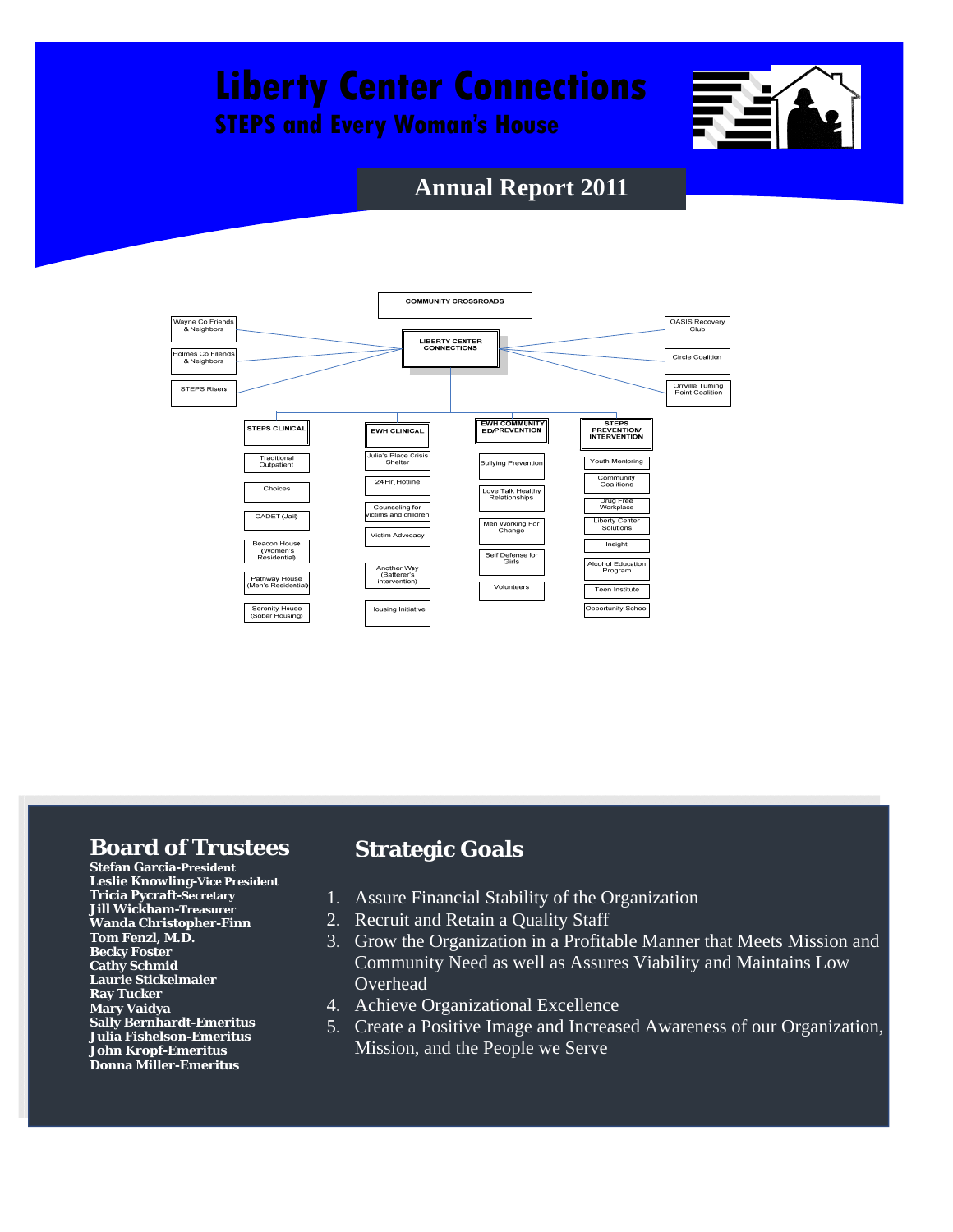## Every Woman's House Annual Report

**Our Mission:** 

**To promote the healing of individuals and families who experience the impact of domestic** 

**violence or sexual assault.** 

**We are committed to the prevention of these crimes.** 

## A Letter from the Clinical Director

violence. Every Woman's House staff Everyone has heard the saying, "*It takes a village to raise a child."* Well, it takes a community to stop violence. It takes a community to make victims feel safe. It takes a community to hold perpetrators of abuse accountable for their actions. It takes a community to help children stop the generational cycle of feels very strongly about the need for the entire community to assist in the process of helping victims/survivors and their children feel safe and holding perpetrators accountable. Below are some of the activities clinical staff conducted to increase collaboration and awareness:

- **Conducted domestic violence risk assessments for Children's Services and Juvenile Court**
- **Continued active participation in the Wayne County Domestic Violence/ Sexual Assault Coalition, Housing Coalition, Elderly Alliance, and CAC Multi Disciplinary Team**
- **DV/SA Awareness Month Activities: Clothesline Project, Candlelight Vigil, Purple Ribbon Making Party, and Outreach to local college campuses.**



**Above: The Clothesline Project– A travelling display of t-shirts affected by domestic violence** 

### **Clinical Services**

#### **Outpatient Counseling:**

The outpatient counseling office provides assessment, individual, group and family counseling, and crisis intervention services in Wayne and Holmes Counties. These services are primarily available to individuals experiencing difficulty because of domestic violence, sexual assault, or other abuse in their lives. A qualified clinician provides an initial diagnostic assessment of the client and develops an individualized service/treatment plan with the client and other family members, as appropriate.

**Summary of Service Delivery:** Overall, admissions to Every Woman's House increased 12% from last fiscal year. Of those admitted, 29% were male and 71% were female. Thirty-seven percent of clients were between 0-5 years old, demonstrating an increase in young child admissions. Adults

ages 46-55 decreased from the previous year. Ninety-one percent identified themselves as White, 7% identified themselves as Black, and 1% identified themselves as Other, comparable to FY 2010. The highest referral source continues to be "self" (39%). There was an 11% increase in admissions from townships within Wayne and Holmes County.

**Outcomes:** In FY 2011, 58% of children decreased their behavioral and emotional symptoms, as reported by their parents on the Ohio Mental Health Consumer Outcomes System Instrument-Ohio Scales-Parent Version. Fiftyeight percent of women, who had received counseling >90 days, decreased their symptoms of distress, as measured by the Ohio Mental Health Consumer Outcomes System Instrument.

| EWH - # of Clients Served and # of Hours of Service Delivery |                             |                      |                    |                      |                    |
|--------------------------------------------------------------|-----------------------------|----------------------|--------------------|----------------------|--------------------|
|                                                              | Program/Type                | FY 2011<br># clients | FY 2011<br># hours | FY 2010<br># clients | FY 2010<br># hours |
|                                                              |                             |                      |                    |                      |                    |
| Assessment                                                   | Children                    | 85                   | 82                 | 52                   | 59                 |
|                                                              | <b>Adult Males</b>          | 34                   | 42                 | 32                   | 36                 |
|                                                              | <b>Adult Females</b>        | 114                  | 125                | 110                  | 137                |
| Total (Assess)                                               |                             |                      |                    | 194                  | 232                |
| Group                                                        | Children                    | 9                    | 63                 | 9                    | 155                |
|                                                              | <b>Adult Males</b>          | 39                   | 381                | 32                   | 341                |
|                                                              | <b>Adult Females</b>        | $\Omega$             | 0                  | 28                   | 68                 |
| Total (Group)                                                |                             | 48                   | 444                | 69                   | 564                |
| Individual                                                   | Children                    | 127                  | 924                | 115                  | 928                |
|                                                              | <b>Adult Males</b>          | 7                    | 21                 | 10                   | 62                 |
|                                                              | <b>Adult Females</b>        | 134                  | 982                | 121                  | 739                |
| Total (Individual)                                           | 268                         | 1927                 | 246                | 1729                 |                    |
| TOTAL                                                        | Children                    | 131                  |                    | 113                  |                    |
|                                                              | Adults                      | 215                  |                    | 217                  |                    |
|                                                              |                             |                      |                    |                      |                    |
| <b>Grand Total</b>                                           | <b>Unduplicated Clients</b> | 346                  | 2620               | 330                  | 2525               |

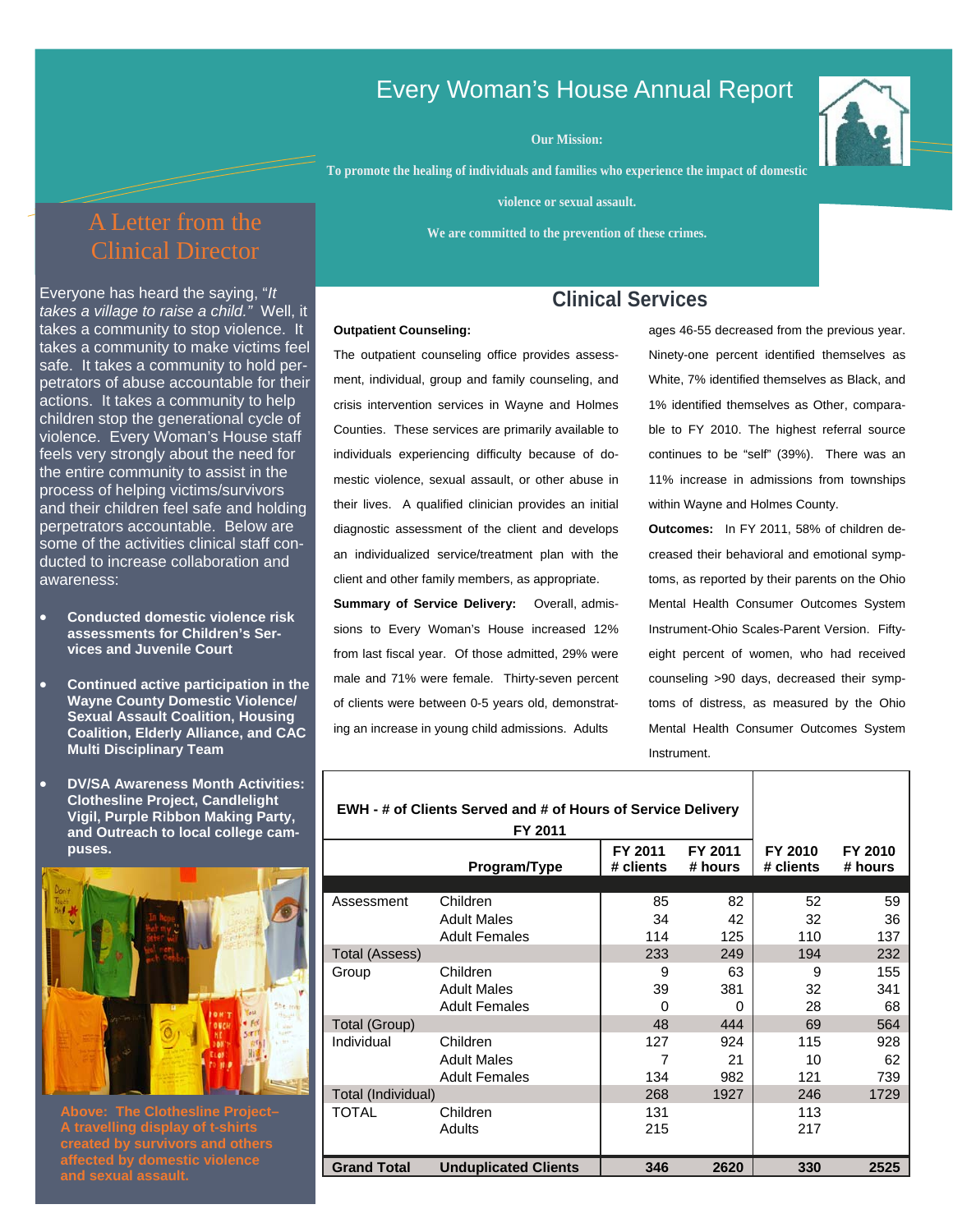

## Julia's Place

Julia's Place Shelter provides a safe shelter for both women and women with children who are victims/survivors of domestic violence. It also provides temporary shelter for homeless women and their children when other resources are not available.

#### Julia's Place

*Lucy\*, an African American woman, entered the shelter in January 2011 with her 10 year old son, Chuck, who is diagnosed with autism. Lucy sought shelter due to incidents of domestic violence against herself and her son by her boyfriend. Lucy was receiving benefits from the Dept. of Job and Family Services and was planning on taking STNA training to provide additional financial income for her family. While at the shelter, she completed a housing assessment*  and was informed that she qualified for long term assistance from a housing program. Working *closely with her case manager, Lucy was able to find an apartment within the financial requirements of the program and was able to move from the shelter in March into her own apartment. She continues to meet with her case manager on a weekly basis and reports that things are going well. She continues to investigate the STNA courses and to discuss educational options with her case manager. (\* not real name)* 

#### **2011 At a Glance**

- Julia's Placed housed 97 women and 102 children for a total of 6579 days.
- Average length of stay was 37 days.
- We responded to over 550 hotline calls.
- 82% of women exiting the shelter reported enhanced safety levels.
- 93% felt safe from physical harm from their abuser while in the shelter.



## **Housing Initiative**

The goal of the Housing Initiative is to provide households that are homeless or at risk of becoming homeless financial assistance and/or services that enable them to achieve housing stability.

In its first year of operation it has seen significant growth. The department now hosts the Homelessness Prevention and Rapid Re-Housing Program (HPRP), Rapid Re-Housing Ohio (RRHO), and Housing Case Management Services.

#### **Housing Outcomes/ Service Delivery**

• 10 households are currently enrolled in HPRP (made up of 14 individuals).

Of the 25 households that have exited HPRP, 84% are still stably housed.

Of the 25 households that have exited HPRP, 90% feel comfortable maintaining their budget.

• 15 evictions have been stopped through HPRP, allowing those families to stay in their homes.

• 20 families have been moved into housing from homelessness.

11 families enrolled in RRHO.

• 2 successfully completed, and 7 are still receiving assistance.

#### **Client Satisfaction**

**100%** of respondents agreed:

- My household is safe, and I will be able to maintain living there.
- I am confident I can budget my expenses.
- I am confident I will be able to maintain my current employment or able to find future employment.
- The services I have received were specific to my needs.
- Overall, I am satisfied with the services I have received.

*After being laid off with her unemployment benefits running out, \*Grace found herself in a situation she had never been in before…homelessness. Through the help of The Salvation Army, Grace was referred to LCC's HPRP program. Since beginning HPRP, Grace has obtained and maintained employment through a local job placement agency. Amazingly, Grace has also significantly improved her credit score and been able to save money to cover 3 months of living expenses since beginning the Financial Management Series courses.* 

*When asked what specific skills she has gained from the program, Grace reported being able to pay all of her bills on time, stay within her budget, utilize stress management techniques, take care of her financial needs and responsibilities before wants.* 

*After successfully completing the program, Grace's goal is to be able to maintain stable housing and be self sufficient. Grace has the following to say to supporters of the Homelessness Prevention and Rapid Re-Housing Program:"This is a great program [which helps] those who are homeless, learn the skills to be able to keep their housing. It is a very rewarding program and it is worth people's money. It's a good investment." (\* not real name)*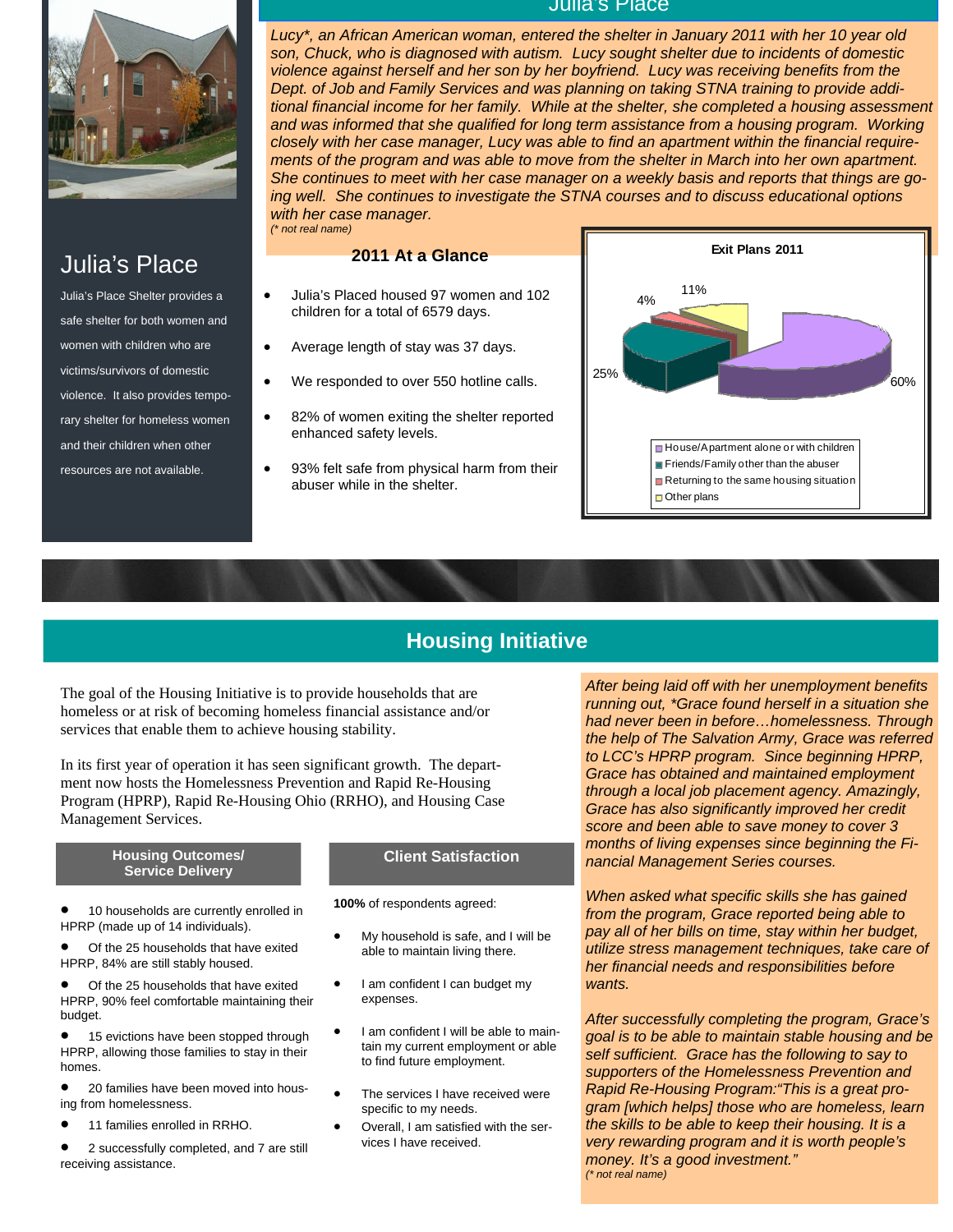## Another Way

The Another Way Program is a Batterer's Intervention Program (BIP) for men who have been abusive to their families. The Another Way Program is based on the philosophy that the cause of domestic violence is power and control. The program is modeled after well-researched programs.

A NIATx change team took place primarily in FY 2010 and concluded in early FY 2011. The purpose of the change team was to increase the number of successful referrals to the program. Participants included an assistant prosecutor and chief probation officer of municipal court. The following changes were made:

- Improved referral process and communication with municipal probation
- Met with municipal court judges to discuss program and appropriate referrals
- Shortened program to increase attractiveness
- Created and distributed brochure
- Engaged in multiple trainings and consultations to increase quality of program

There were only 5 referrals in the first half of this fiscal year, but 15 successful referrals from January to July 2011. If this trend is sustained, there will be an increase next fiscal year. The ultimate goal is to reduce relationship violence and the agency continues to be open to creative ways of reaching this goal.

An additional change to the Another Way Program will take place July 1, 2011. It will change from a mental health program to an intervention/prevention program

#### **EWH Client Satisfaction Surveys**

- Of the 71 counseling respondents 100% indicated the services were overall helpful
- Of the 26 Another Way respondents, 100% indicated the services were overall helpful

**Outcomes**: One measurement used to determine the effectiveness of the Another Way Program in reducing domestic violence is to track recidivism. Of the 22 participants who completed Phase I or more of the program in FY 2009, only one individual (4.5%) was convicted again for domestic violence or a similar crime the following year. This same group of graduated participants were followed a second year. That same individual who re-offended previously was arrested again for domestic violence and the case is still open. Additionally, three other participants have been convicted of DV or a similar crime putting the recidivism rate at 18% (Source: Wayne County Courtview July 2012). Other studies report national average recidivism rates close to 35% for Batterer Intervention Programs.

Providing advocacy services are an essential part of EWH's continuum of care. Services include, but are not limited to, safety planning, information and referral, assistance with Civil Protection Orders (CPO's) and civil stand-by's, and court accompaniment. The Wayne County office has a full-time victim advocate. Holmes County has a full-time staff member who provides victim advocacy, community coordination, and outreach.

The EWH advocacy program provided services to 352 individuals, which is a slight decrease from last fiscal year (374) . Advocates provided a total of 1243 hours of advocacy. Staff assisted 107 victims in issues regarding CPO's and made over 600 referrals for legal, medical, housing, and other assistance. For several years the number of victims served continually increased, but that trend appears to have leveled off.

The Victim Advocates also facilitate the Sexual Assault Response Team (SART) programs in their respective counties. The SART Team is responsible for recruiting and training volunteers to go the hospitals as hospital advocates. The Wayne County SART team has 17 volunteers and responded to 17 requests for an advocate from Wooster Community Hospital. Holmes County has 10 volunteers and responded to 4 requests for an advocate from Joel Pomerene Hospital.

EWH's Wayne County office partnered with Community Legal Aid in a VAWA-Legal Assistance for Victim's Grant. EWH has also had the opportunity to refer victims to a legal program sponsored by the Ohio Domestic Violence Network (ODVN).

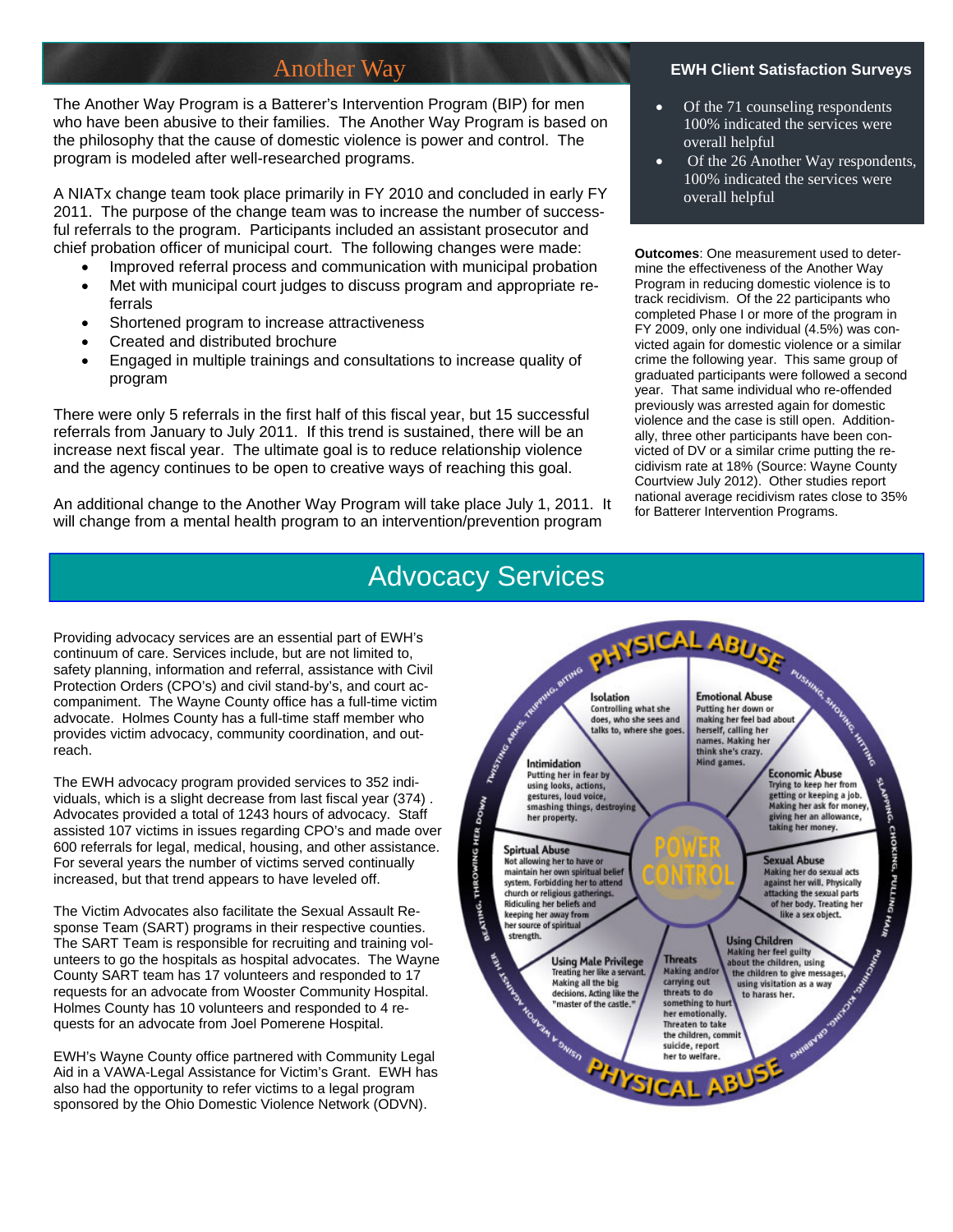## STEPS Annual Report

![](_page_4_Picture_1.jpeg)

#### **Our Mission:**

**To prevent and treat chemical dependency and abuse through strategies** 

**which meet the needs of individuals, families and communities** 

STEPS continues to track data on the four aims related

to the improvement of access and retention in addiction treatment, as presented by The Network for the Improvement of Addiction Treatment (NIATx). The four aims are:

- 1. Reduce the number of clients who do not keep an appointment (no shows)
- 2. Increase admissions to treatment<br>3. Increase continuation from the firs
- Increase continuation from the first through the fourth session
- 4. Reduce waiting time between first request for service and first treatment session

![](_page_4_Figure_12.jpeg)

![](_page_4_Figure_13.jpeg)

**576 new admissions (13% decrease); 8% increase in services 25% of clients completed treatment Average Wait time for assessment: 5 days Average Wait time for treatment 19.5 days** 

## Clinical Services

The counseling program provides individual, group and family counseling for individuals experiencing difficulty because of substance use in their lives. STEPS provides the following services:

- Assessment
- Individual counseling/Group counseling/Family Counseling/ Couples Therapy
- Crisis intervention
- Case management
- Women's Residential Treatment/Men's Residential Treatment
- Transitional Services
- Intensive outpatient services
- School based counseling services
- Ambulatory detoxification
- Drug court program.

#### **Demographics**

Of those admitted in FY 2011, 93% identify themselves as White, 6% as African American, and 1% as Other. The ratio between men and women has remained stable at 68% male and 32% female. 62% of those served are between the ages of 18-35 years old. The largest number of referrals continues to be from the courts (38%), however "self" has increased as the second largest referral source (36%). The agency has served more individuals outside of Wayne County during this fiscal year. Nine percent of individuals resided outside of Wayne and Holmes Counties, while 5% lived in Holmes County, and the remainder was from Wayne (86%). The agency receives alternative funding for out of county clients.

#### **Client Satisfaction**

Client satisfaction continues to be very high among participants of STEPS. All clients are given the opportunity to provide feedback.

![](_page_4_Figure_31.jpeg)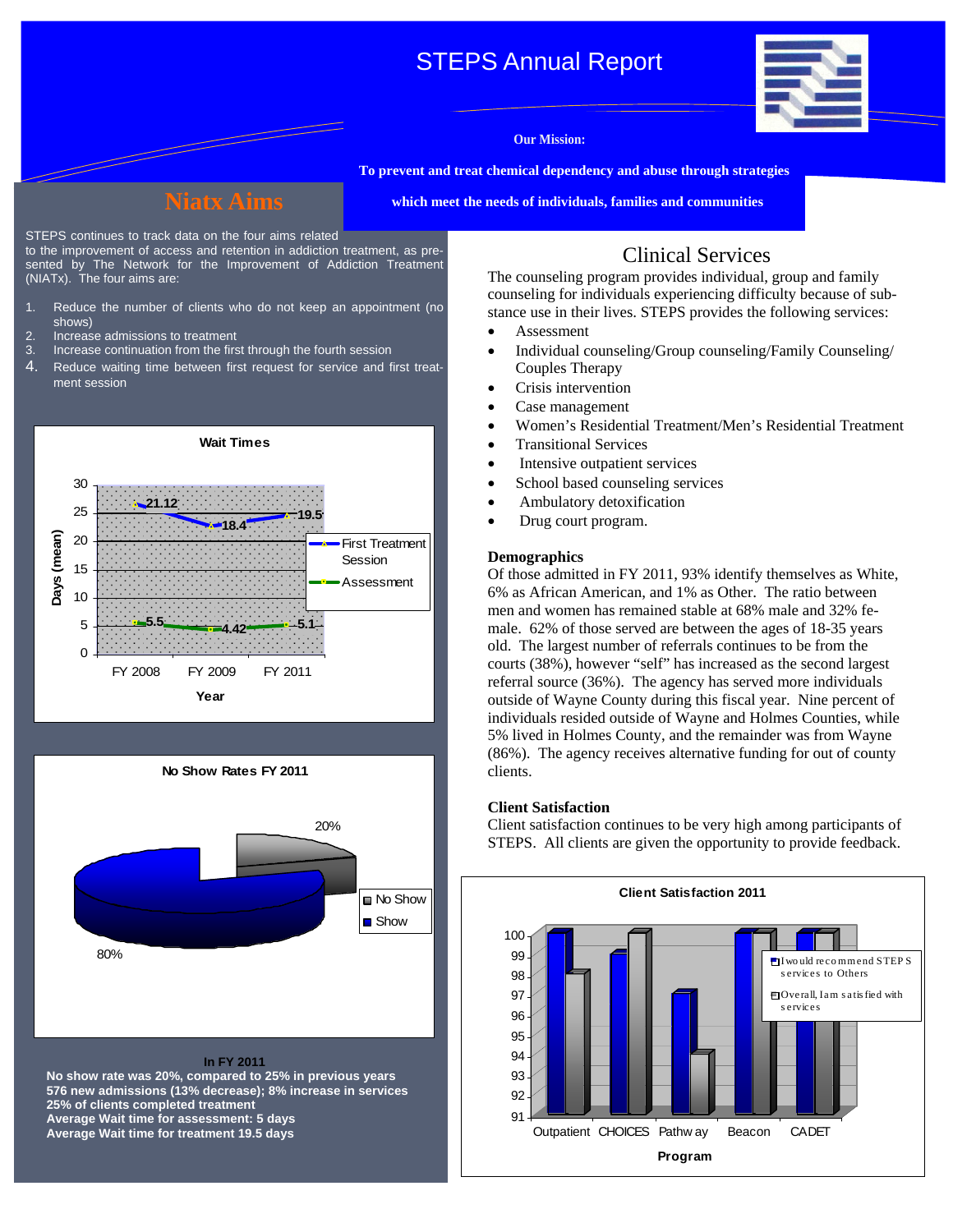### Summary of Service Delivery

| <b>STEPS</b>                  | Otr 1: FY 2011 |        | Otr 2: FY 2011 |        | Otr 3: FY 2011 |        | Otr 4: FY 2011 |        | FY 2011 (unique<br>count) |             | FY 2010 (unique<br>count) |        |
|-------------------------------|----------------|--------|----------------|--------|----------------|--------|----------------|--------|---------------------------|-------------|---------------------------|--------|
| Program                       |                |        |                |        |                |        |                |        |                           |             |                           |        |
| Type                          | #clients       | #hours | #clients       | #hours | #clients       | #hours | #clients       | #hours | #clients                  | # hours     | #clients                  | # hour |
| Assessment                    | 157            | 373    | 144            | 337    | 172            | 446    | 175            | 406    | 597                       | 1562        | 663                       | 1782   |
| <b>CADET</b>                  | 32             | 635    | 35             | 469    | 28             | 546    | 30             | 571    | 89                        | 2221        | 100                       | 2106   |
| Case Mgmt                     | 109            | 321    | 106            | 296    | 103            | 327    | 103            | 302    | 303                       | 1246        | 286                       | 444.1  |
| Choices                       | 95             | 4956   | 87             | 4896   | 84             | 4794   | 95             | 4812   | 221                       | 19476       | 210                       | 18153  |
| Group                         | 101            | 615    | 93             | 688    | 82             | 633    | 101            | 601    | 248                       | 2541        | 287                       | 2474   |
| Individual                    | 230            | 673    | 223            | 659    | 224            | 697    | 224            | 706    | 491                       | 2748        | 502                       | 2396   |
|                               |                |        |                |        |                |        |                |        |                           |             |                           |        |
| <b>TOTAL</b>                  |                |        |                |        |                |        |                |        |                           |             |                           |        |
| (Unduplicated)                | 352            | 7573   | 330            | 7305   | 369            | 7443   | 360            | 7398   | 788                       | 29794       | 824                       | 27355  |
|                               |                |        |                |        |                |        |                |        |                           |             |                           |        |
|                               | #clients       | #days  | # clients      | # days | # clients      | # days | # clients      | # days | #clients                  | $# \, days$ | #clients                  | # days |
| Beacon                        | 14             | 541    | 11             | 654    | 13             | 513    | 13             | 721    | 33                        | 2412        | 28                        | 2443   |
| Pathway                       | 23             | 1043   | 20             | 1108   | 23             | 1149   | 24             | 1086   | 51                        | 4378        | 47                        | 3788   |
|                               |                |        |                |        |                |        |                |        |                           |             |                           |        |
|                               |                |        |                |        |                |        |                |        |                           |             |                           |        |
| <b>TOTAL</b><br>(Residential) | 37             | 1584   | 31             | 1762   | 36             | 1662   | 37             | 1807   | 84                        | 6790        | 75                        | 6231   |

![](_page_5_Figure_2.jpeg)

*\*Beth sat remembering a STEPS therapy group she had participated in a few years ago regarding legacies. On this day, she again sat in a jail cell thinking of the "legacy" her alcoholic father had left for her. Despite her adamant pledge to never do that to her children, Beth had to admit she had passed that legacy on to her own children. This was when Beth dedicated herself to the rest of her father's legacy - - one of positive change, recovery, and hope. Beth's father had entered Pathway House, which was the beginning of an on-going journey in recovery. He eventually was able to establish sobriety and obtain a degree in nursing. A year and a half have passed since Beth made that pledge and MUCH has changed. She began to attend a therapy group within the Justice Center itself, and was released directly into Beacon House. During her five month stay at the house, she began to learn how to live without alcohol and other drugs in her life. For the first time, she began to address past trauma in her life through specialized therapeutic interventions. She was able to have her children come live with her at the house. Today Beth loves working as an aid in a nursing home. She is close to having to her Associate's degree with plans to go on for a degree in nursing. Most important to her, she has custody of her children. She continues to have occasional contact with her STEPS therapist and remains very active in AA & NA. Some days she still reflects on her "legacy" with her father. Now it is a shared "legacy" of recovery and hope. (\*not real name)* 

National Outcome Measures are used in order to evaluate how well a program is achieving nationally recognized goals in treatment. The graph above displays results for FY 2011. Additionally:

- < 23% of CADET clients from 2008 re offended for a similar crime.
- 79% ( $n=34$ ) of Suboxone clients inducted ( $n=43$ ) completed the program. There were 0 medical complications.
- The Opportunity School graduated 11 students this school year.
- Drug Court Program served 27 individuals this FY. 8 have remained abstinent > 6 months, and 11 have increased school/ work attendance.
- Transitional Living program served 17 individuals at both Beacon House and Pathway.
	- Average Length of Stay: Beacon  $= 73$  days Pathway  $= 86$  days  $CHOICES = 42 days$  $CADET = 52 \text{ days}$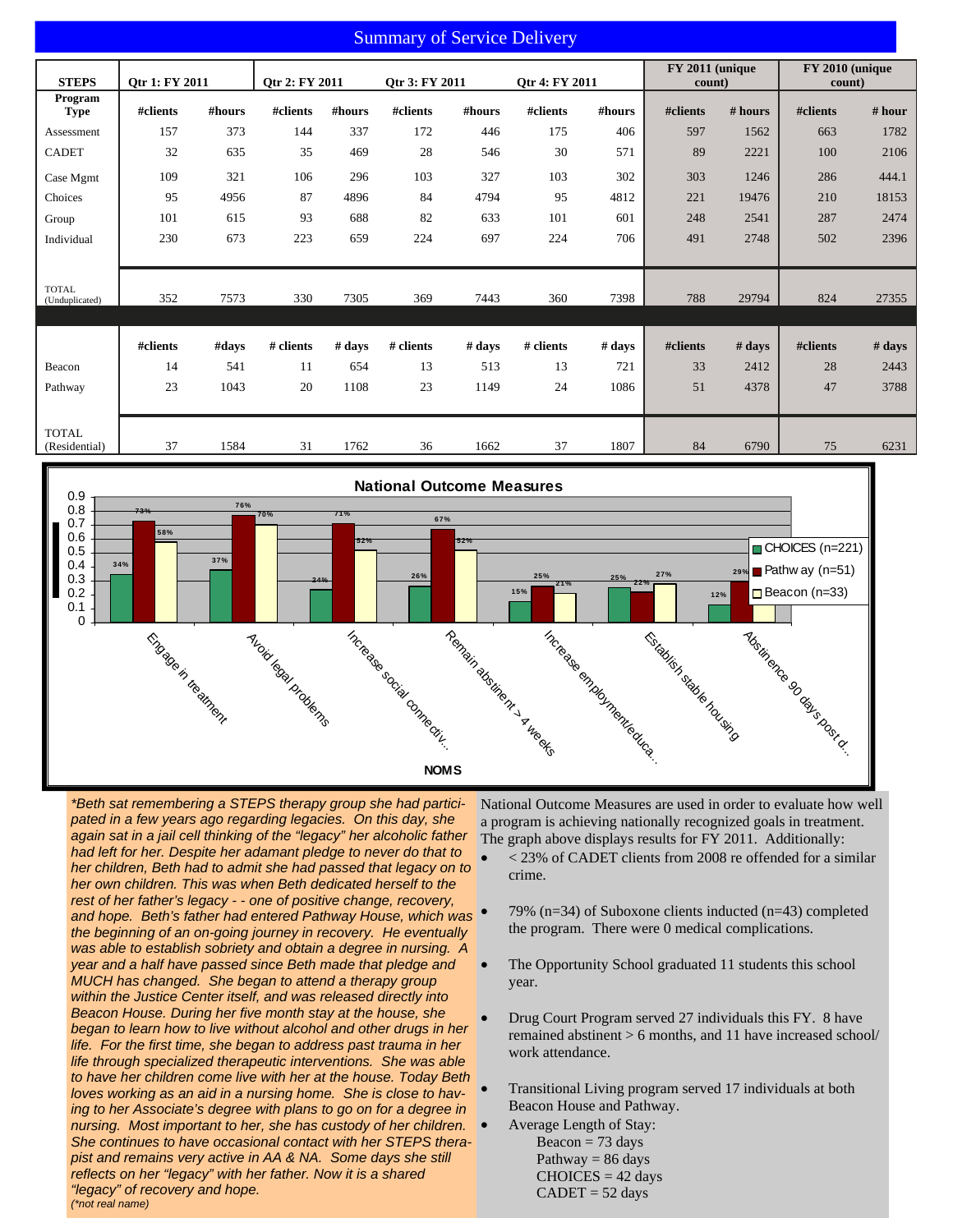![](_page_6_Picture_1.jpeg)

In FY 2011, the Community Education Program (CEP) Department of Every Woman's House continued its mission to provide education and raise awareness on the impact of violence to the community members of Wayne and Holmes County. EWH programs create safe school and community environments through positive character development.

ing programs: The Department consists of the follow-

- The Prevention Education Program
- Community Education Program
- Adult Education Program
- Volunteer Program
- Men Working for Change

#### **Prevention Education Program**

The Anti-Bullying and Dating Violence/Healthy Relationship programs have been presented to middle and high schools in both Wayne and Holmes Counties for over 16 years. The qualified staff of Every Woman's House provided workshops on a variety of topics related to interpersonal violence. The programs strive to:

- Raise awareness of healthy and abusive relationships
- Raise awareness of abuse and its causes and consequences
- Equip students with skills  $\&$  resources to help themselves or friends in abusive relationships
- Equip students with the skills to develop healthy relationships, including positive communication, anger management and conflict resolution

#### **Summary of Service Delivery/Outcomes:**

337 hours of prevention education were provided to 4925 students in 10 school districts in both Wayne County and Holmes County. Also,

- 99% of students indicated they understood how Dating Violence can affect one's life
- 100% learned the various forms of Dating Violence
- 99% learned precautions to take to avoid dating violence
- 98% learned how to recognize signs of Dating Violence

**Community Education Programs**: Many churches and community organizations in Wayne and Holmes County request outreach activities for their groups. During this FY, the agency visited 4 churches, provided training to the College of Wooster, met with Springhaven Counseling Center, conducted activities related to Sexual Assault/Domestic Violence Awareness Month, provided training to MOMS program, and presented to Wooster High School.

#### **Adult Education Program:**

EWH and STEPS received a grant to provide positive parenting programming to clients of both agencies. Four *Active Parenting Now* seminars were held throughout the year, to increase knowledge of parenting and child development thus, decreasing the risk of child abuse and neglect. A total of 32 parents participated in this program. 86% of participants were able to identify at least one strategy to assist them with their own identified parenting struggle. 100% of participants were able to identify one fact they learned about child development, parenting strategies, or respectful parenting.

![](_page_6_Picture_25.jpeg)

Above is a picture from the Sexual Assault Awareness Month 2011 Campaign "It's Time…to Get Involved". A group of community members, agency staff members, area professionals, and agency volunteers participated in this awareness event.

#### **Volunteer Program:**

Volunteers of Every Woman's House and STEPS at Liberty Center are a dedicated and compassionate group of people that performed a total of 19735.5 hours in FY 2011. The hours were the equivalent of nearly 9 full time employees. There are currently over 140 active volunteers. Volunteers are trained to complete a variety of tasks beginning with staffing the crisis hotline, working closely with case workers in Julia's Place, performing clerical work, landscaping, managing the donation room, grocery shopping and special event projects. Volunteers are annually given the opportunity to complete satisfaction surveys. During FY 2011, 100% of respondents would recommend Liberty Center Connections to friends and family as a volunteer experience, and had an overall positive volunteer experience.

**Men Working for Change:** Currently, Men Working For Change (MWFC) targets young men in Wayne County between the ages of 14 and 22. The activities of the program consist of involving young men in the prevention of sexual violence, and also work towards improving the community's response to sexual violence by strengthening the knowledge and skills of teens/young adults, professionals, community organizations, and the general public. The goal of this project is to reduce the incidence of sexual violence through changing unhealthy attitudes and beliefs regarding gender roles in relationships and increasing knowledge and awareness of sexual violence.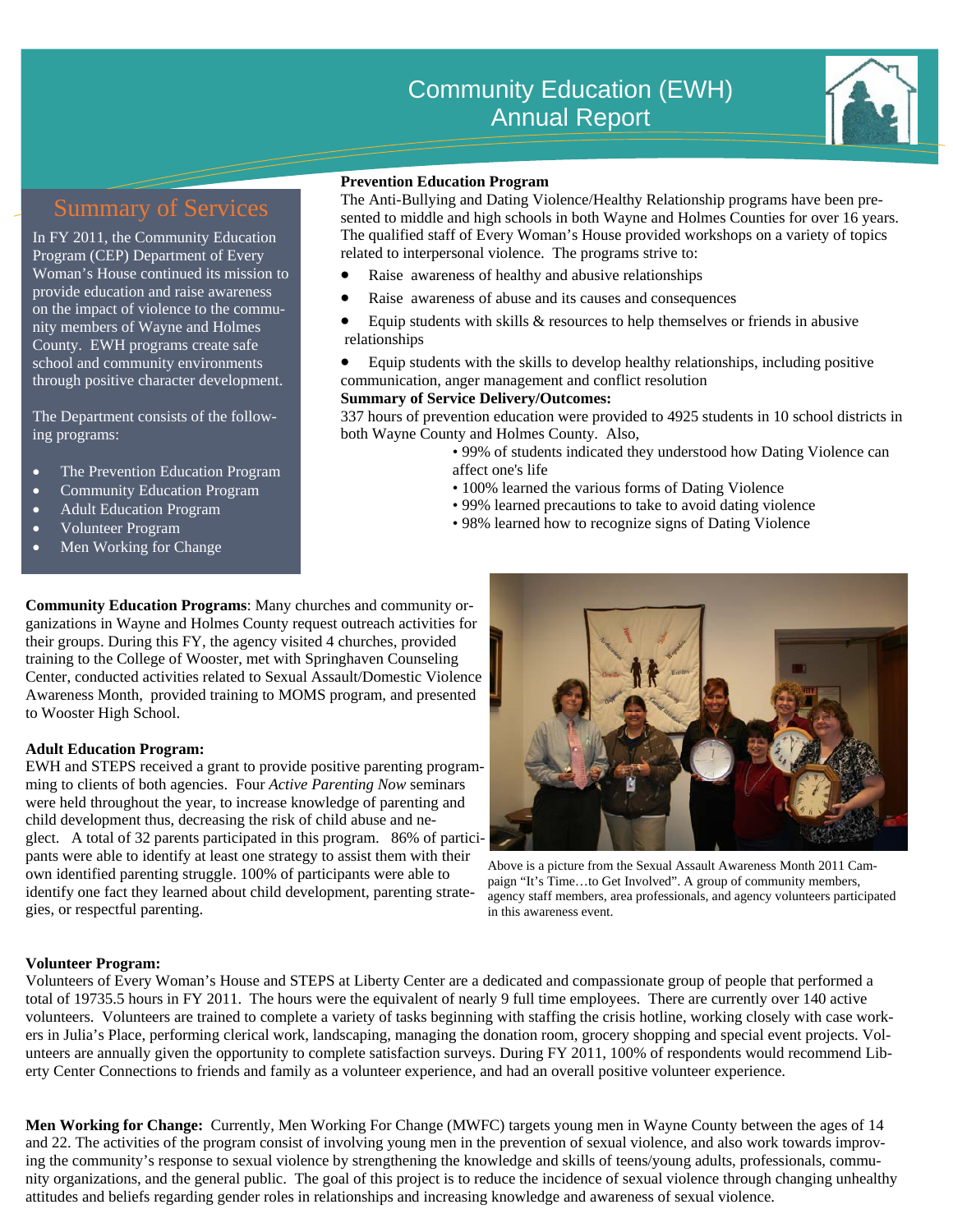## **Department of Prevention and Intervention Services**

Annual Report

The STEPS Department of Prevention and Intervention Services (DPIS) promotes positive development of children, youth and families. The goals are to prevent and delay the use of alcohol and other drugs, as well as to minimize the potential future harm from use.

These goals are accomplished through the following programs and services:

- tute) • Youth Empowerment (Teen Insti-
- Community Coalitions
- Mentoring Programs
- Intervention Programs: Insight & Alcohol Education Program (AEP)
- Drug Free Workplace Programs

The Chippewa Care Coalition conducted its first formal meeting in April of 2008. This year, members continued to work to develop a drugfree community coalition, and conducted mainly school-based Alcohol, Tobacco, and other Drugs (AToD) prevention activities.

The Rittman C.A.R.E. Coalition was established more than 11 years ago and has functioned as a school-based coalition since its inception. Its mission included substance prevention and a variety of other healthy-living concerns.

Both coalitions created Parent Alerts, newsletters, were invited to training opportunities, and received other help as requested.

Through assistance from the CIRCLE Coalition, Chippewa and Rittman applied for and received funding for a mentoring grant from the Substance Abuse and Mental Health Services Administration (SAMSHA).

A Youth Asset/Substance Use Survey was administered to sixth, eighth, tenth and twelfth grade students to assess the community's needs in both communities.

#### **Community Coalitions**

Community Coalitions are designed to empower the community to be involved in activities aimed to reduce substance abuse among youth and, over time, adults by addressing environmental factors in the community that increase the risk of substance abuse and by enhancing factors that reduce that risk.

CIRCLE Coalition (CIRCLE) is a communitybased, volunteer organization, founded in 1999. It is completing it  $10^{th}$  and final year with a Drug Free Community Coalition grant.

In June, CIRCLE received the results of bi-annual Substance Use/Youth Asset Survey for the Wooster City Schools. The survey is an instrument that measures a variety of assets youth may have in their life that helps keep them away from using substances.

The main findings indicate that local use rates were lower than national use rates for grades 6, 8, and 10. Marijuana use rates among 12th graders (44%) were significantly higher than national average. Additionally, youth who report using alcohol or tobacco are more likely to use marijuana. The survey measures youth assets, which are the ingredients required for positive youth development. Youth Assets include items such as peer role models, community involvement, and family communication. Having >4 assets predicts lower use rates.

The Orrville Turning Point Coalition (OTPC) was developed in 2004. OTPC is committed to service the entire Orrville area (Dalton Local, Green Local and Orrville City School districts). Its mission remains to keep youth alcohol, tobacco and drug free.

OTPC received the results of the bi-annual Substance Use/Youth Asset Survey. The graph to the right indicates monthly use rates for substances.  $6<sup>th</sup>$  graders had significantly lower use of illicit drugs, and were comparable to national use rates for tobacco and alcohol. 8th graders had similar use rates to the national average. 10th graders had lower use rates for tobacco and alcohol, and similar use rates for illicit drugs. 12th graders had lower use rates for tobacco and alcohol and higher use rates for illicit drugs. 37% percent of the youth had 7 or more assets. Overall, Orrville youths appear to have higher number of assets than national averages.

![](_page_7_Figure_22.jpeg)

![](_page_7_Figure_23.jpeg)

![](_page_7_Figure_24.jpeg)

![](_page_7_Figure_25.jpeg)

![](_page_7_Figure_26.jpeg)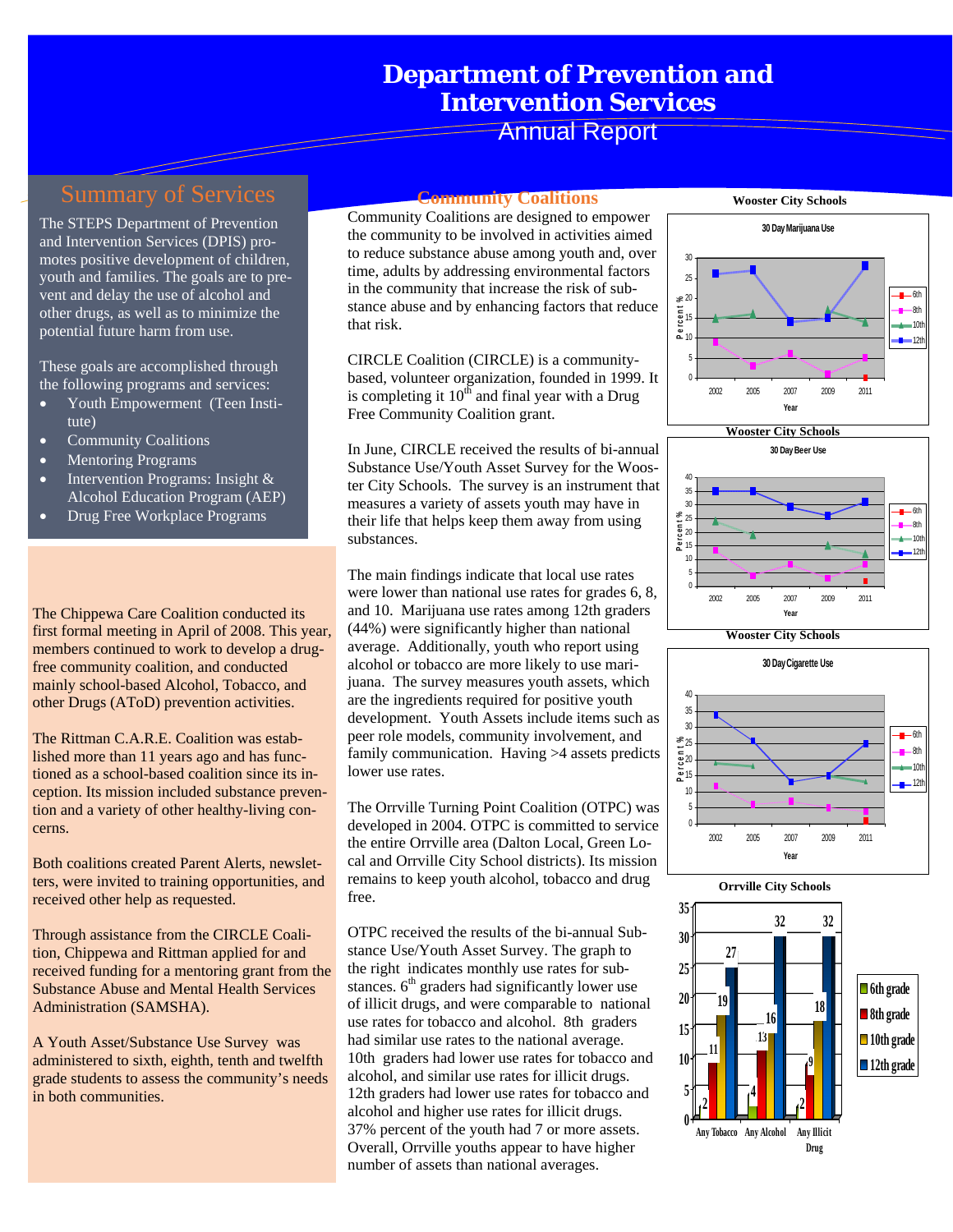## Safe and Drug Free Schools

![](_page_8_Picture_1.jpeg)

#### *Comments from Stepping Stones mentees*

*"I learned that I should always try my best at everything."* 

*"I have improved my science grade."* 

*"…having a mentor is like having a best friend."* 

#### *Wooster Teen Institute*

Wooster Teen Institute (TI) is a youth-led peer prevention group that was re-established in Wooster in 2007. The mission of TI is to empower youth to develop skills to make drug free, healthy lifestyle choices, and to positively impact their schools and communities. There were 20 participants. At the end of the program year:

- 100% believe they are better leaders
- 100% believe that have useful roles in their school
- 100% have friends who make positive choices
- 100% can stand up for their beliefs
- 100% have higher expectations for themselves
- 100% responded that they had not used alcohol, tobacco or drugs during the past school year

#### *Stepping Stones*

Stepping Stones places caring adults in the lives of youth. The mission of the program is to empower youth to make positive life choices that enable them to maximize their personal potential. During the 2010-2011 school year, 52 mentors and 53 youth participated in the program.

- 89% of mentees feel there are more people that care about them
- 93% of mentees feel like there are people who will help them if they need it
- 54% of mentees have a better attitude towards school
- 39% of mentees have better classroom behavior
- 71% of mentees reported that their grades were better because of their relationship with their mentor

Grade reports indicate that 42 of the 50 youth (84%) were at least average by the end of the year. Of the youth 98% indicated they had not used during the past school year.

The Insight program is a familycentered, strength-based, early intervention program serving youth. It is offered as an alternative to or in tandem with other sanctions youth may face for their involvement with alcohol and/or other drugs.

During the past year, 54 adolescents completed the Insight program. Upon completion, 25 participants were provided with referrals for more specialized services.

Overall, there was a 36% increase from the pre test scores to the post test scores, demonstrating knowledge about addiction and safety. 100% of adolescents completed action plans.

During FY 2011, 45 parents completed a survey.

- 95% were hopeful for better communication with their child in the future
- 95% of parents felt they had a better understanding of adolescent alcohol and other drug use

## **Prevention**

The STEPS Drug-Free Safety Program (DFSP) is a voluntary Bureau of Worker's Compensation incentive program designed to help employers establish a safer and more costeffective workplace. By implementing this program, an employer can address workplace use and misuse of alcohol and other drugs, and take appropriate corrective action.

A total of 27 hours of service were provided to 16 employers in Wayne County and Holmes County during fiscal year 2011. Evaluations are completed by the recipients. For this fiscal year 243 participants responded.

• 99% of respondents indicated the information was clearly presented

• 98% of respondents agreed that the presenter was knowledgeable about content

#### **Alcohol Education Program**

**INSIGHT Drug Free Workplace The Alcohol Education Program (AEP) is a 72-hour** Driver Intervention Program for adults who have been convicted of drinking and driving offenses. It is intended for first-time offenders and is not in lieu of jail sentencing. Programming consists of lectures, videos, small and large group interaction, and guest speakers. Each client receives an individual written evaluation and participates in testing and written assignments, as well as individual and group counseling.

> A total of 289 clients attended and completed the AEP Program during the fiscal year, which is a 3% increase from FY 2010.

AEP demonstrated a 6% recidivism rate for a similar offense, two years from the completion of the program. Also:

- 99% indicated they learned more about their use and the consequences
- 97% indicated they have decided to change their behavior related to alcohol and/or other drug use
- 99% of clients would recommend AEP to others • 96% indicated overall satisfaction with services
- 
- Additionally, 100% completed an individualized action plan